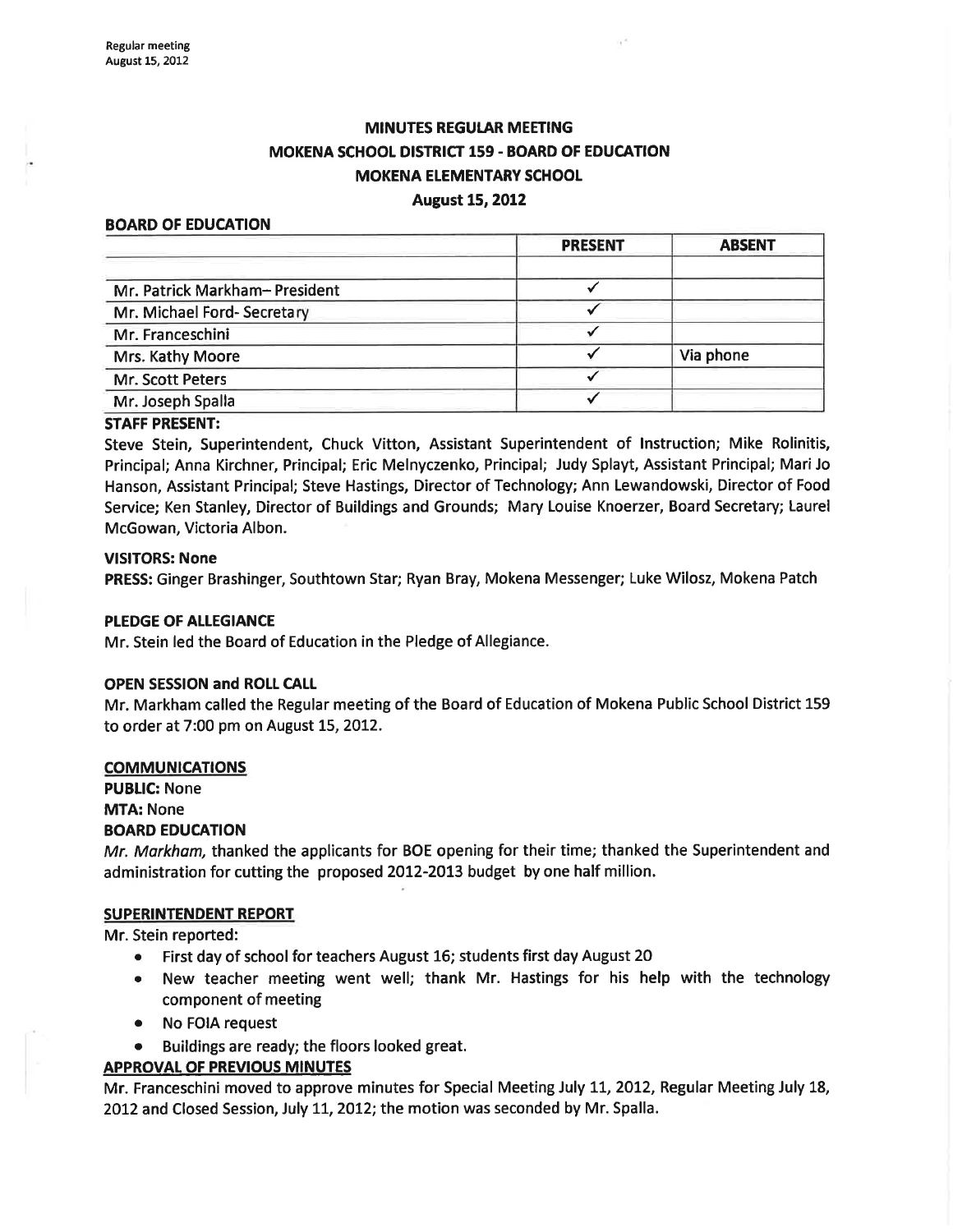## On Roll Call

Ayes: Mr. Ford, Mr. Franceschini, Mr. Markham, Mrs. Moore, Mr. Peters, Mr. Spalla Nays: None **Abstain:** None

MOTION CARRIED 6-0

## APPOINTMENT OF NEW BOARD MEMBER

Mr. Spalla made a motion, seconded by Mr. Ford, to appoint Mr. Jeff Regan to fill the vacancy on the board of Education effective immediately for the remainder of the term ending April 2013. On Roll Call

Ayes: Mr. Ford, Mr. Franceschini, Mr. Markham, Mrs. Moore, Mr. Peters, Mr. Spalla, Nays: None **Abstain:** None MOTION CARRIED 6-0

The Oath of Office was administered to Mr. Jeff Regan by Board President, Mr. Patrick Markham.

## APPOINTMENT OF BOARD VICE-PRESIDENT

Mrs. Moore made a motion, seconded by Mr. Ford, to appoint Mr. Joseph Spalla to fill the vacancy of Vice-President for the Board of Education effective immediately for the remainder of the term ending April 2013.

On Roll Call

Ayes: Mr. Ford, Mr. Franceschini, Mr. Markham, Mrs. Moore, Mr. Peters, Mr. Regan, Mr. Spalla Nays: None **Abstain:** None

MOTION CARRIED 7-O

## INFORMATION REPORTS

## FINANCIAL REPORT

Mr. Stein reviewed the Financial Report with the Board of Education. He noted that a significant portion of this 5916,064 is in tax revenue that was received from the county. ln July 2011 we received S139,715. This large swing is due to a change in the system that the county is using for distribution purposes. The state categorical payments received in July represents \$277,3O9 of the revenue that was owed to us in 2011-12, but came to us after the close of the fiscal year. These amounts have been recorded in this current fiscal year because the district accounting is done on a cash basis.

#### TREASURER REPORT

Mr. Stein reviewed the Treasurer's Report with the Board of Education.

## PRESENTATION OF 2012-2013 TENTATIVE BUDGET

Mr. Stein presented the 2012-2013 Tentative Budget with the Board of Education. All members participated in discussion regarding several line items. Line item 321 and 322 were reduced to FY 12 year spend; then added 520,000 to same line items; S20, 000 to be put into contingency for technology; Line item 396, \$30,000 was added as contingency; Line item to be added for fee reduction of \$20,000. Action to be taken later in meeting.

Mr. Stein stated:

- great efforts were made by administration to slim line the budget
- Mrs. Parente made an adjustment of \$300,000
- State aid will be coming at approximately 89% for FY 13 vs. 95% for FY 12
- o Transportation funding for FY 13 does not look promising

Mrs. Moore stated concerns for no money in budget for needed repairs to property; our income is not increasing; concerned for roof and parking lot repairs,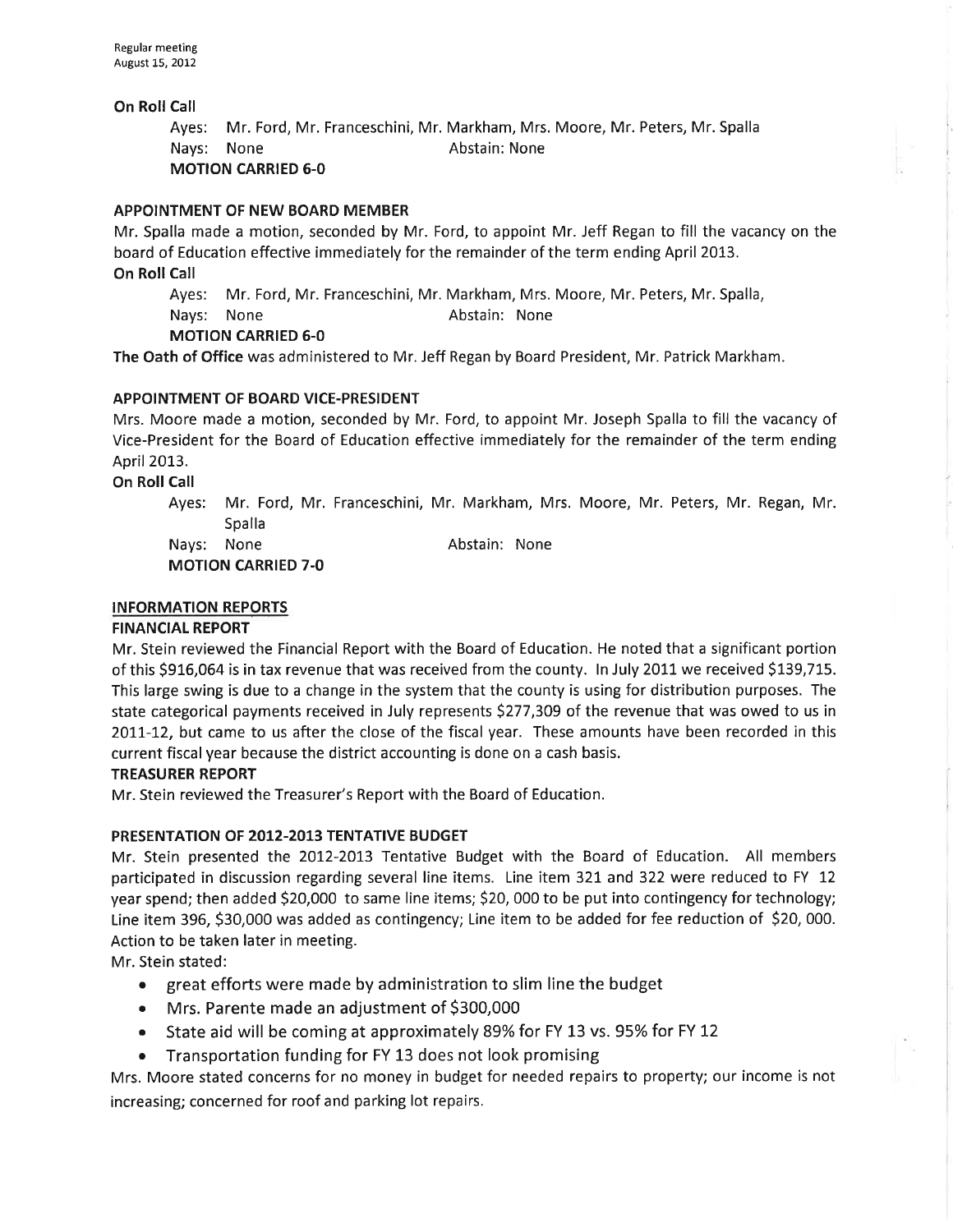Mr. Peters appreciates the effort for a balanced budget; but need to give what the children need to succeed in school.

#### AMEND AGENDA

Mr. Franceschini made a motion to amend the agenda to add a Closed Session prior to Action reports; the motion was seconded by Mr. Markham. The Board was all in favor.

#### cLosED sEssroN

At 8:02 p.m. Mr. Spalla moved to adjourn to Closed Session for matter relating to personnel to return; the motion was seconded by Mr. Franceschini. The Board was all in favor.

#### OPEN SESSION

At 8:25 p.m. Mr. Markham made a motion to call Open Session to order. Meeting was opened by unanimous vote.

#### **ACTION REPORTS**

#### Personnel

#### Recommended Motion:

Mr. Spalla moved to approve personnel recommendations 1 and 5 and 7 through 9 as presented, subject to successful background checks, drug screening and physicals. The motion was seconded by Mr. Franceschini

**On Roll Call** 

Ayes: Mr. Ford, Mr. Franceschini, Mr. Markham, Mrs. Moore, Mr. Spalla, Mr. Peters

Nays: None **Abstain: Mr. Regan** 

MOTION CARRIED 6.1.0

| 1. Classified - New Hire             |                      |                 |                                          |                            |  |
|--------------------------------------|----------------------|-----------------|------------------------------------------|----------------------------|--|
| Lynette Chiaramonte                  | <b>Building Aide</b> | <b>MES</b>      | 2012-2013                                | 166 days/yr 4.25 hrs/day   |  |
|                                      |                      |                 | School year                              | \$8.31 / hr                |  |
| Katherine Hoerner                    | <b>Building Aide</b> | <b>MES</b>      | 2012-2013                                | 174 days/yr $4.25$ hrs/day |  |
|                                      |                      |                 | School year                              | \$8.31/hr                  |  |
| Jami Morgan                          | <b>Building Aide</b> | <b>MES</b>      | 2012-2013                                | 174 days/yr $4.75$ hrs/day |  |
|                                      |                      |                 | School year                              | \$8.31/hr                  |  |
| <b>Timothy Navarra</b>               | Part-time            | <b>District</b> | 2012-2013                                | 4 hrs/day<br>228 days/yr   |  |
|                                      | custodian            |                 | School year                              | \$10.15/hr                 |  |
| Lisa Torres                          | <b>Food Server</b>   | <b>District</b> | 2012-2013                                | $166/\gamma r$ 3 hrs/day   |  |
|                                      |                      |                 | School year                              | \$8.31/hr                  |  |
| 2. Classified - Resignation          |                      |                 |                                          |                            |  |
| Laura Vlosak                         | <b>Nurse</b>         | <b>MIS</b>      | 7/29/2012                                |                            |  |
| <b>Colleen Caveney</b>               | Receptionist         | <b>District</b> | 8/17/2012                                |                            |  |
| <b>Classified-Reassignment</b><br>3. |                      |                 |                                          |                            |  |
| <b>Cathy Angelo</b>                  | Receptionist         | <b>MES</b>      | 2012-2013                                | 5 days/wk 7 hrs/day        |  |
|                                      |                      |                 | School year                              | \$8.98/hr                  |  |
| Debra Kurowski                       | Part-time            | <b>District</b> | 2012-201                                 | 228 days/yr<br>4 hrs/day   |  |
|                                      | Custodian            |                 | School year                              | \$10.15/hr                 |  |
| 4. Certified-Leave of Absence        |                      |                 |                                          |                            |  |
| Angela Hisel                         | Teacher              | <b>MES</b>      | August 16, 2012 upon<br>doctor's release |                            |  |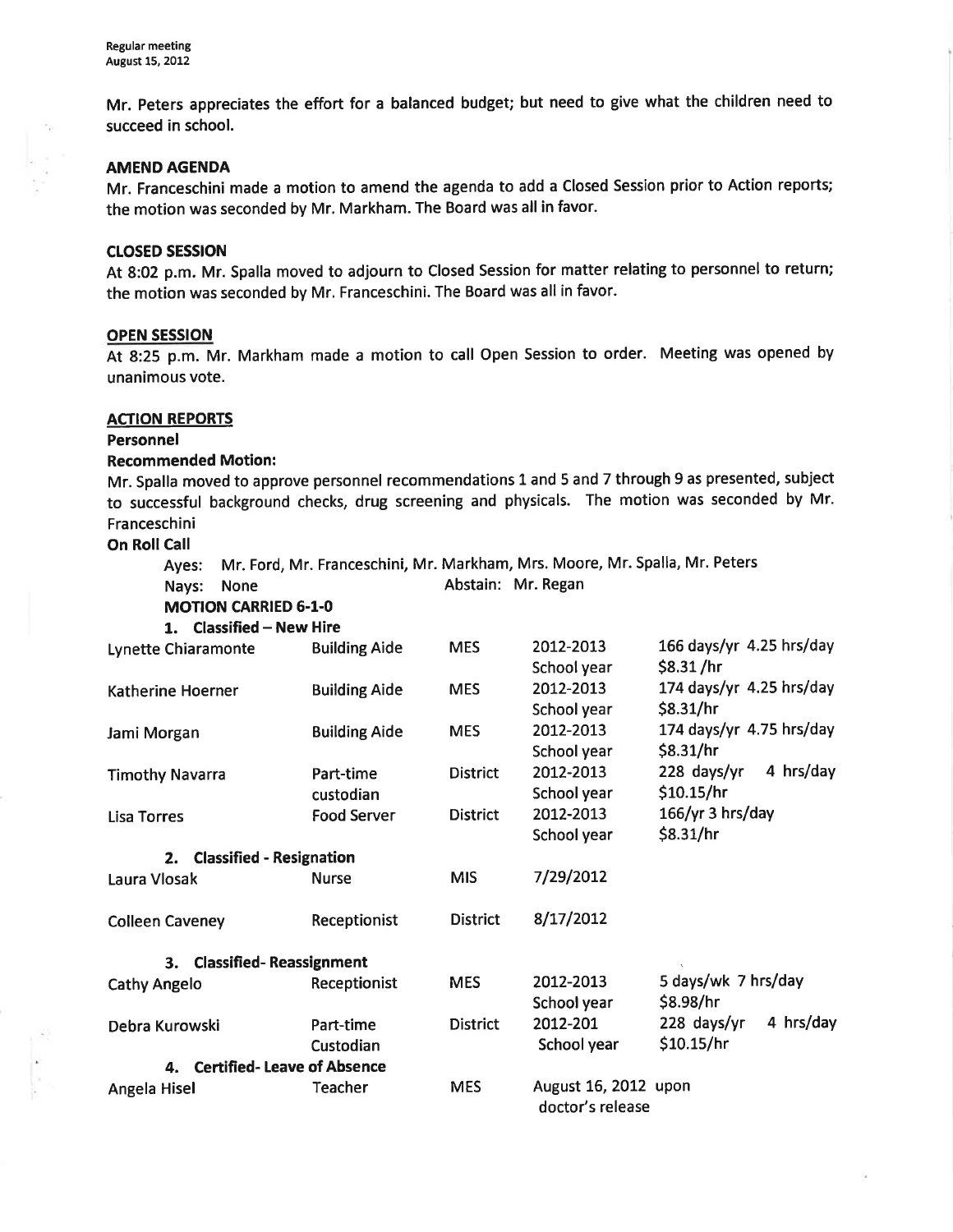| Mary Markey                 | Teacher                            | <b>MJH</b>      | August 16, 2012 upon<br>doctor's release    |                                       |  |  |
|-----------------------------|------------------------------------|-----------------|---------------------------------------------|---------------------------------------|--|--|
| 5. Certified-New Hire       |                                    |                 |                                             |                                       |  |  |
| Marilee Lotz                | Sub-<br>Extended<br>Teacher        | <b>MES</b>      | August 16, 2012 \$149.84/day                |                                       |  |  |
| 7. Classified – New Hire    |                                    |                 |                                             |                                       |  |  |
| <b>Therese Terrones</b>     | <b>Building Aide</b>               | <b>MIS</b>      | School<br>2012-2013<br>Year                 | 174 days/yr 1.5hrs/day<br>\$8.31 / hr |  |  |
| Mary Ann Kicmal             | <b>Building Aide</b>               | <b>MIS</b>      | 2012-2013 School<br>Year                    | 174 days/yr 1.5hrs/day<br>\$8.31/hr   |  |  |
| Linnea Kramer               | <b>Nurse</b>                       | <b>MIS</b>      | 2012-2013 School<br>Year                    | 184 days/yr 7.5 hrs/day<br>\$18.81/hr |  |  |
| 8. Classified - Resignation |                                    |                 |                                             |                                       |  |  |
| Rachel Aguirre              | <b>Bus Driver</b>                  | <b>District</b> | August 18, 2012                             |                                       |  |  |
| Lisa Jungles                | Custodian                          | <b>District</b> | August 18, 2012                             |                                       |  |  |
| 9. Certified -New Hire      |                                    |                 |                                             |                                       |  |  |
| <b>Therese Tabor</b>        | Extended<br>Sub.<br><b>Teacher</b> | <b>MJH</b>      | August 16- October \$149.84/day<br>19, 2012 |                                       |  |  |
| DICTRICT BILLE              |                                    |                 |                                             |                                       |  |  |

## DISTRICT BILLS

## Recommended Motion:

Mr. Ford reviewed District bills this month. Mr. Ford moved to approve the bills as presented. The motion was seconded by Mr. Peters.

#### **On Roll Call**

Ayes: Mr. Ford, Mr. Franceschini, Mr. Markham, Mrs. Moore, Mr. Peters, Mr. Regan, Mr. Spalla Nays: None **Abstain:** None MOTION CARRIED 7-O

#### POLICY

#### Recommended Motion:

Mr. Spalla moved to approve the following policies as presented: Policy 2:120; 2:210 E-2; 4:170; 4:170-AP 4 & 6; 5:220; 5:220 AP; 5:285; 5:285 AP; 6:50; 6:120-AP3 and E1. The motion was seconded by Mr. Franceschini.

**On Roll Call** 

Ayes: Mr. Ford, Mr. Franceschini, Mr. Markham, Mrs. Moore, Mr. Peters, Mr. Regan, Mr. Spalla Nays: None **Abstain:** None MOTION CARRIED 7.0

## ADOPTION OF DISTRICT 159 TENTATIVE BUDGET

Mr. Spalla moved that the Board of Education approve the amended tentative budget as stated by secretary:

- Reduce line item E321 to \$31, 474
- Reduce line item E322 to \$21, 579
- increase these two line items by \$10, 000 each; putting an additional \$20,000 into contingency for technology.
- Create a line item for reduction of fees by \$20,000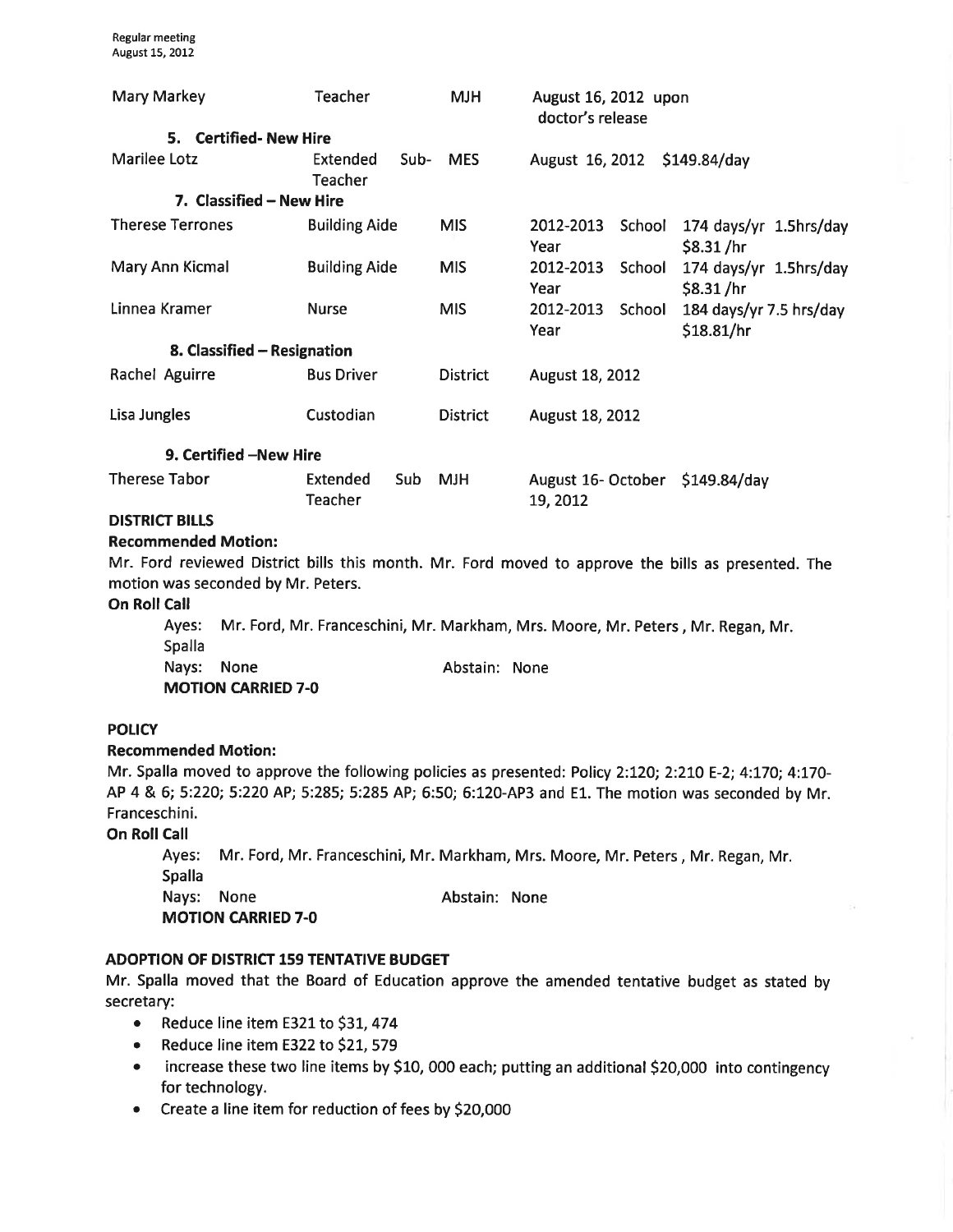. Line item E398 put 530,000 in contingency for new truck

for the 2012-2013 school year and approve the Public Hearing on the budget for Wednesday, September 19, 2012, as required by State Statute. The motion was seconded by Mr. Ford. **On Roll Call** 

Ayes: Mr. Ford, Mr. Franceschini, Mr. Markham, Mrs. Moore, Mr. Peters , Mr. Regan, Mr. Spalla Nays: None **Abstain:** None

MOTION CARRIED 7-O

## CHANGE BOARD MEETING DATE

## Recommended Motion:

Mr. Franceschini moved to change the November Board meetings from November 7 and November 21, 2012 to a single meeting on November 14, 2012. The motion was seconded by Mr. Peters. The Board was all in favor.

## ITEMS FOR SEPTEMBER 5,2012 AGENDA

- . Review of bullying policy
- Ideas to generate income
- . Class size update

## FOR THE GOOD OF MOKENA

• Mr. Peters wished the administration and all the staff a great first day and a successful year to come

## ctosED sEssloN

At 8:45 pm Mr. Ford moved to adjourn to August 15 Regular Meeting to go Closed Session for purposes of personnel, leasing and student discipline; not to return. The motion was seconded by Mr. Franceschini. The Board adjourned by unanimous vote.

President

Unchall Jac

**Secretary**